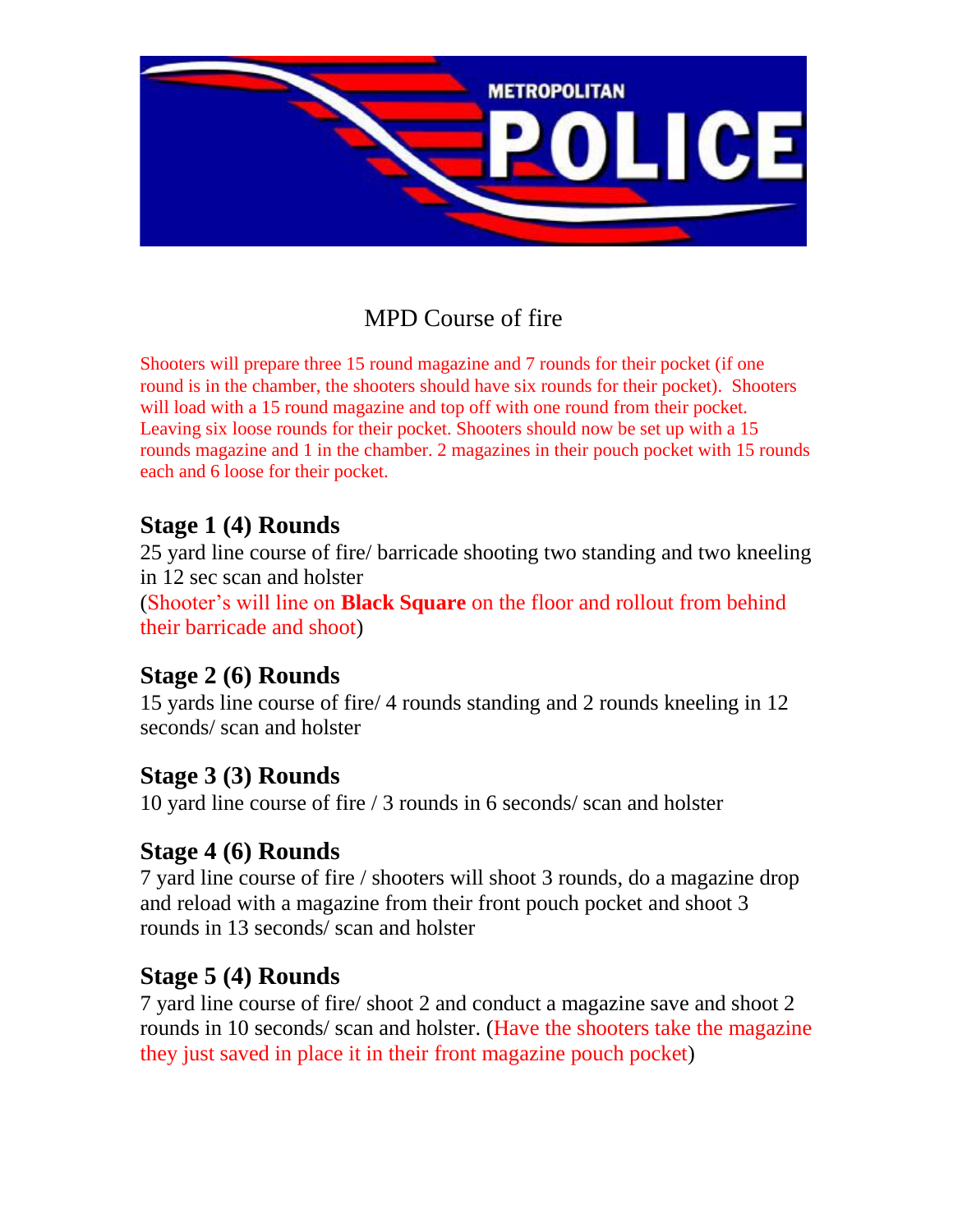

# **Stage 6 (4) Rounds**

7 yard line course of fire/ shoot 2 rounds with your strong hand and then fire 2 rounds with your support hand all one handed shooting in 8 seconds

# **Stage 7 (4) Rounds**

7 yard line quick draw course of fire/ shoot 2 rounds in 3 seconds (The shooters will draw out from the holster and fire two Rounds holstering after the first facing). This will happen a total of two times scan and holster after each facing

Shooters will pickup an empty magazine up from the floor and fill that empty magazine with 6 rounds from their pocket and place that magazine in their rear magazine pouch pocket

# **Stage 8 (6) Rounds**

3 yard line course of fire/ tuck position, 2 rounds in 1.5 sec for each facing of the target. This will happen a total of three times. Two rounds each facing from the tuck position

(Remind shooters they will not holster their weapons. They will punch the weapon out into the center mass of the target and fire two rounds. They will stay out at the tuck for all three facing.)

# **Stage 9 (9) Rounds**

3 yard line course of fire/ Body armor two to the body and one to the head. The shooters will have 3 seconds for each facing. (After the first facing have the shooters stay at the ready gun position) (aimed in at the target) for the second and third facing.